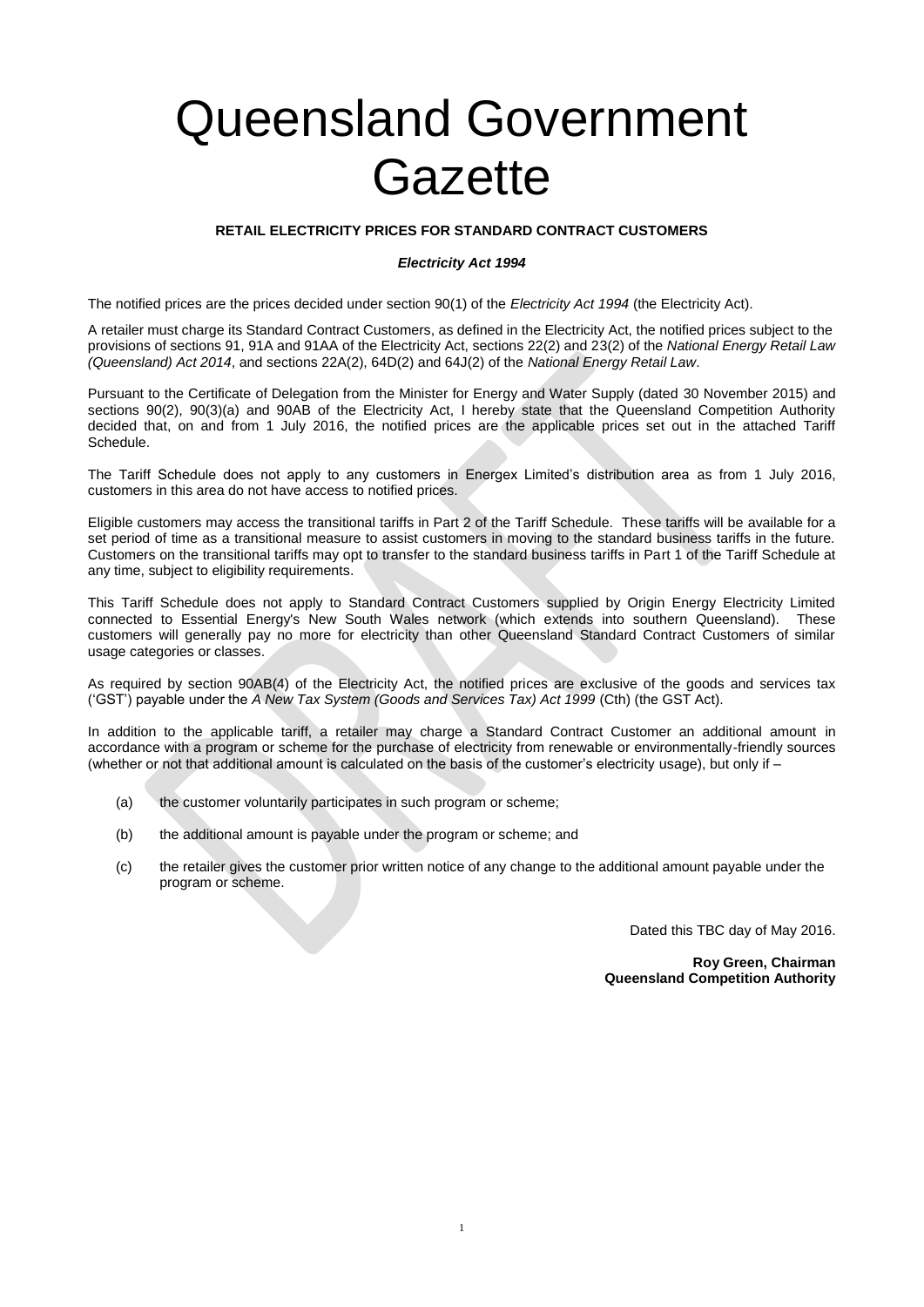**Note 1:** For the purposes of sections 90, 91, 91A and 91AA of the Electricity Act, the tariffs and other retail fees and charges in this Tariff Schedule are exclusive of GST payable under the GST Act.

**Note 2:** This Tariff Schedule replaces the Tariff Schedule published in the Queensland Government Gazette on 18 June 2015.

**Note 3:** This Tariff Schedule is structured in several Parts:

- Parts 1 to 5 (inclusive) apply to eligible Standard Contract Customers in Ergon Energy Corporation Limited distribution area, and large customers on a Standard Contract of Ergon Energy Queensland Pty Ltd; and
- Part 6 applies to eligible Standard Contract Customers of Ergon Energy Queensland Pty Ltd. Eligible customers of other retailers may apply directly to the Department of Energy and Water Supply for relief from electricity charges if a drought declaration is in force – see Part 6 for more detail.

**Note 4:** To ensure the correct application of the tariffs set out in this Tariff Schedule, the retailer and the customer must have regard to Part 4 (Application of Tariffs for Customers on Notified Prices – General).

**Note 5:** Any reference in this Tariff Schedule to a time is a reference to Eastern Standard Time.

**Note 6:** "NMI" means the National Metering Identifier and is applicable to the point at which a premises is connected to a distribution entity's network.

**Note 7:** A primary tariff is the tariff that reflects the primary use of the premises or the majority of the load, and is capable of existing by itself against a NMI. A secondary tariff is any other tariff.

**Note 8:** Only days that supply is connected are to be counted for billing of charges.

**Note 9:** A service fee is a fixed amount charged daily to cover the costs of maintaining electricity supply to a premises, including the costs associated with the provision of equipment and general administration. Retailers may use different terms for this charge, including Service Charge, Daily Supply Charge and Service to Property Charge.

**Note 10**: From 1 July 2015, metering charges are no longer included in notified prices. Metering charges will now be applied in addition to the notified prices contained in this gazette.

**Note 11:** Unless otherwise defined, the terminology used in this Tariff Schedule is intended to be consistent with the energy laws.

**Part 1**

## **TARIFFS FOR RESIDENTIAL, COMMERCIAL AND RURAL APPLICATIONS**

# *Tariff 11* **– Residential (Lighting, Power and Continuous Water Heating) –**

This tariff is applicable to a customer who is classified as residential by the relevant retailer and can be accessed by a business customer consuming less than 100MWh per annum providing it is in conjunction with a primary business tariff (Tariff 20, 21, 22, 22A, 24, 41, 62, 65 or 66) at the same NMI.

This tariff is also applicable to electricity used in separately metered common sections of residential premises consisting of more than one flat or home unit.

This tariff cannot be used in conjunction with Tariff 12A (Residential) (Time-of-Use) or Tariff 14 (Residential) (Seasonal Time-of-Use Demand) at the same NMI.

Where a NMI has multiple meters, the usage for all meters that record usage for Tariff 11 will be aggregated for billing purposes.

No large customers are eligible for this tariff.

All usage **23.911 c/kWh**

plus a Service Fee per metering point per day of **89.549 c**

Further applications of this tariff are described in Part 4 (Application of Tariffs for Customers on Notified Prices – General) and Part 5 (Concessional Applications of Tariffs 11, 12A and 14 (Residential)).

## *Tariff 12A* **– Residential (Lighting, Power and Continuous Water Heating) (Time-of-Use) –**

This tariff is applicable to a customer in Ergon Energy Corporation Limited's distribution area who is classified as residential by the relevant retailer and can be accessed by a business customer consuming less than 100MWh per annum providing it is in conjunction with a primary business tariff (Tariff 20, 21, 22, 22A, 24, 41, 62, 65 or 66) at the same NMI.

This tariff is also applicable to electricity used in separately metered common sections of residential premises consisting of more than one flat or home unit.

This tariff cannot be used in conjunction with Tariff 11 or 14 (Residential) at the same NMI.

Where a NMI has multiple meters, the usage for all meters that record usage for Tariff 12A will be aggregated for billing purposes.

No large customers are eligible for this tariff.

Customers must have the appropriate metering installed in order to access this tariff.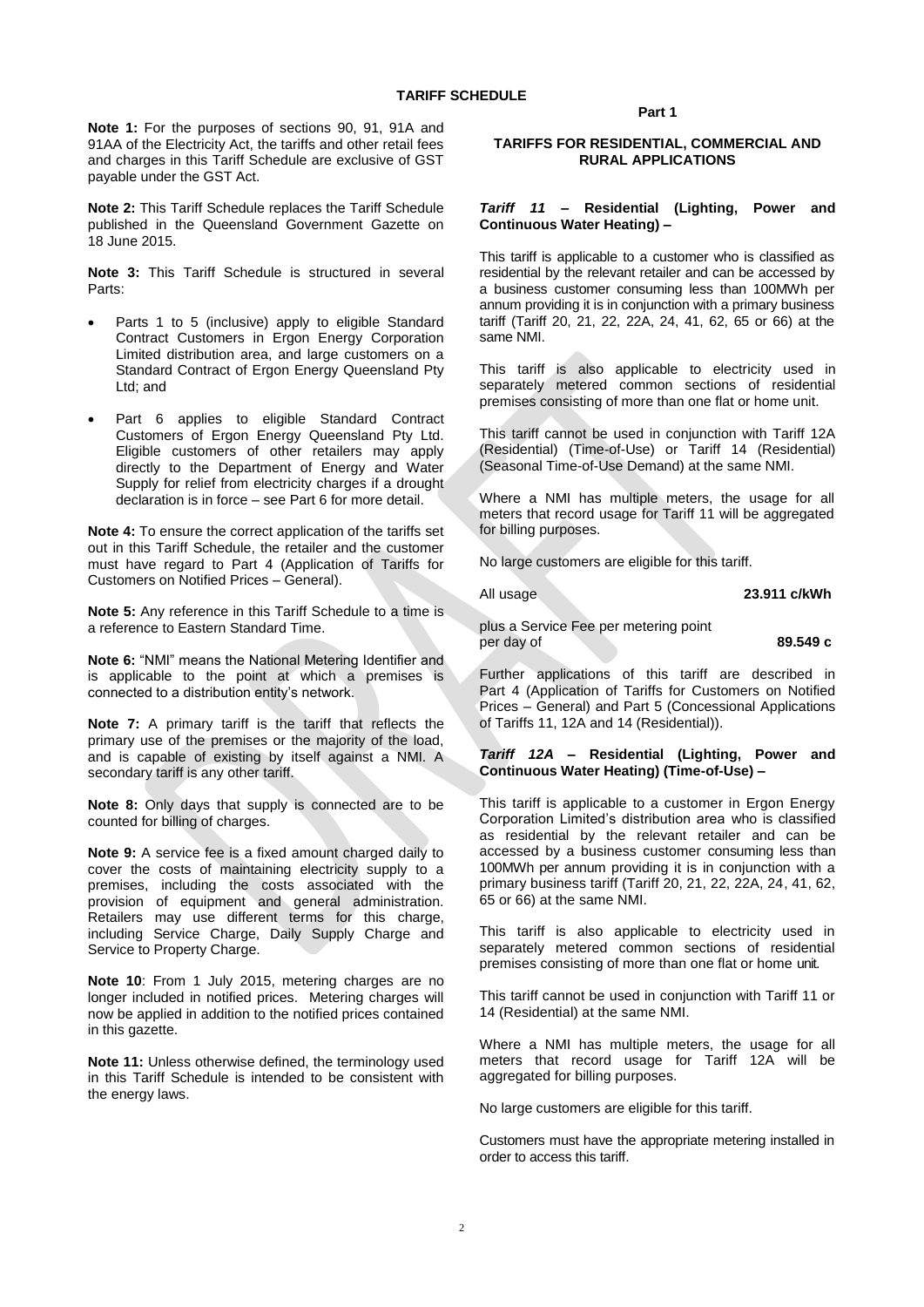Usage during Summer (December, January and February):

| Peak<br>Electricity used between 3:00pm and 9:30pm inclusive<br>any day of the week | 55.493 c/kWh |
|-------------------------------------------------------------------------------------|--------------|
| Off-peak<br>All other times                                                         | 19.136 c/kWh |
| Non-summer usage (March - November)<br>All usage                                    | 19.136 c/kWh |

plus a Service Fee per metering point per day of **101.147 c**

Further applications of this tariff are described in Part 4 (Application of Tariffs for Customers on Notified Prices – General) and Part 5 (Concessional Applications of Tariffs 11, 12A and 14 (Residential)).

# *Tariff 14* **– Residential (Seasonal Time-of-Use Demand) –**

This tariff is applicable to a customer in Ergon Energy Corporation Limited's distribution area who is classified as residential by the relevant retailer.

Customers must have the appropriate metering installed in order to access this tariff. Where a NMI has multiple meters, the usage for all meters that record usage for Tariff 14 will be aggregated for billing purposes.

This tariff is available at the absolute discretion of the retailer and the distribution entity.

# Demand Charges

'Demand' refers to the import demand in kilowatts (No adjustment to import demand is made for export to the distribution network).

Peak Demand - demand between 3:00pm and 9:30pm, any day of the week, in summer months (December, January and February).

Off Peak Demand - demand between 3:00pm and 9:30pm, any day of the week, in non-summer months (March to November inclusive).

# Peak Demand Calculation

Summer demand charges are calculated using the customer's top 4 demand days. The daily demand is based on the average demand the customer places on the network in the daily peak demand window (the 6.5 hour peak period on any day between 3.00 pm and 9.30 pm).

The peak demand charge will be applied to average kW demand calculated for the 52 half hour periods each month (i.e. 13 half hour intervals in each demand window on the 4 highest demand days)

**\$60.908** per kilowatt per month of chargeable peak demand.

Off Peak Demand Calculation

Non summer demand charges are calculated using the customers top 4 demand days. The daily demand is based on the average demand the customer places on the network in the daily demand window (the 6.5 hour peak period on any day between 3.00 pm and 9.30 pm).

The off peak demand charge will be applied to average kW demand calculated for the 52 half hour periods each month (i.e. 13 half hour intervals in each demand window on the 4 highest demand days)

The off peak demand quantity is subject to a minimum chargeable demand of 3kW. The off peak demand charge does not apply in summer months.

**\$10.811** per kilowatt per month of chargeable off-peak demand.

All usage **14.501 c/kWh**

plus a Service Fee per metering point per day of **62.058 c**

Further applications of this tariff are described in Part 4 (Application of Tariffs for Customers on Notified Prices – General) and Part 5 (Concessional Applications of Tariffs 11, 12A and 14 (Residential)).

# *Tariff 20* **– Business General Supply –**

This tariff cannot be accessed by large customers. Refer Part 2 for transitional tariffs for existing large customers.

Residential customers can access this tariff providing:

- the electricity is used in separately metered common sections of residential premises consisting of more than one flat or home unit; or
- it is in conjunction with a primary residential tariff at the same NMI.

All usage **25.424 c/kWh**

plus a Service Fee per metering point per day of **127.856 c**

# *Tariff 22* **– Business General Supply – Time-of-Use –**

This tariff will be phased out no later than 30 June 2017 and no new customers will be supplied under this tariff. It is available only to customers taking supply under Tariff 22 at 30 June 2015.

This tariff cannot be accessed by large customers. Refer Part 2 for transitional tariffs for existing large customers.

Residential customers can access this tariff providing:

- the electricity is used in separately metered common sections of residential premises consisting of more than one flat or home unit; or
- it is in conjunction with a primary residential tariff at the same NMI.

Customers must have the appropriate metering installed in order to access this tariff.

For electricity used between the hours of 7.00 am and 9.00 pm, Monday to Friday inclusive -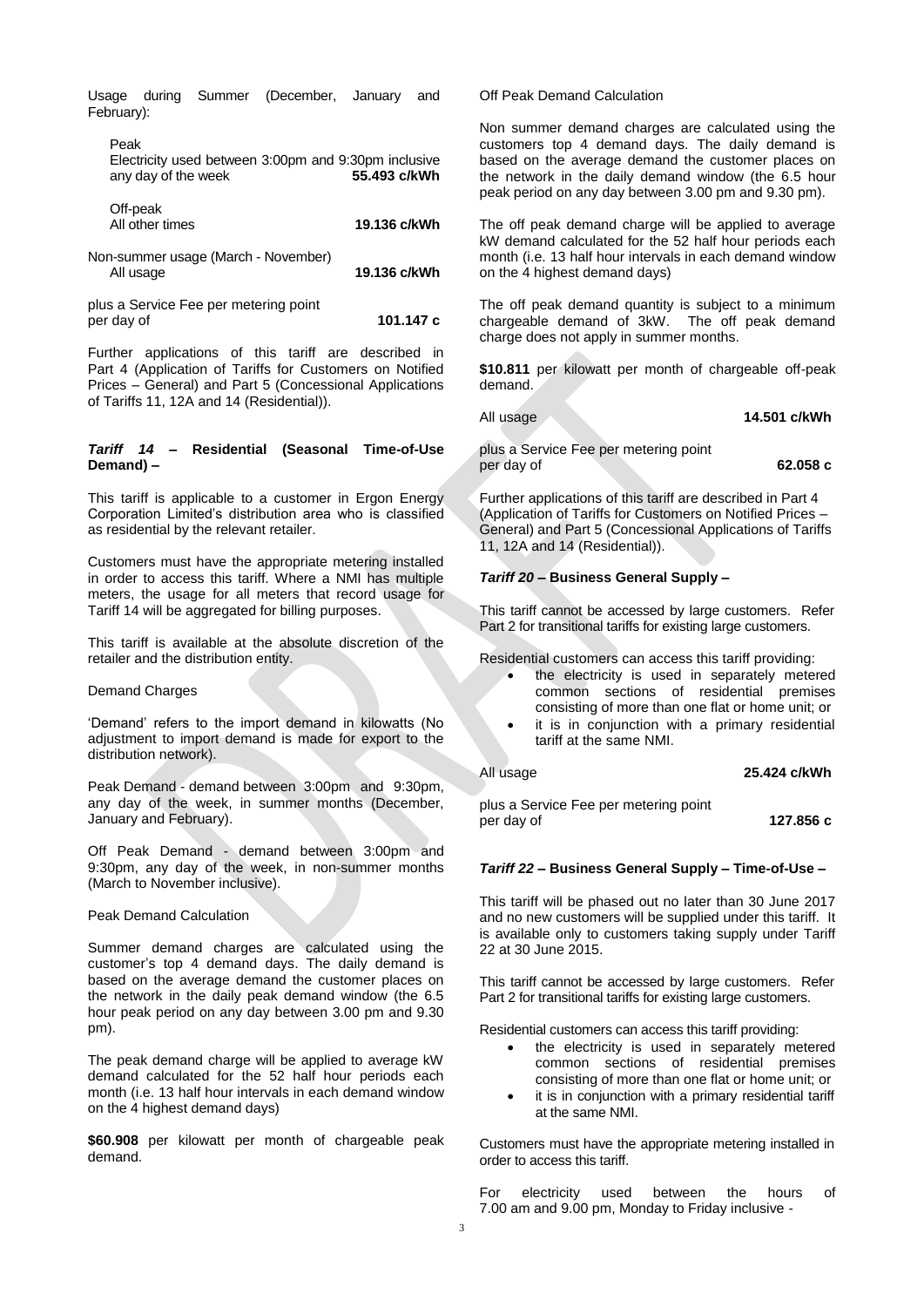| All usage | 27.663 c/kWh |
|-----------|--------------|
|           |              |

For electricity used at other times -

| All usage                             | 22.126 c/kWh |
|---------------------------------------|--------------|
| plus a Service Fee per metering point |              |
| per day of                            | 127.856 c    |

# *Tariff 22A – Business General Supply – Time of Use*

This tariff is applicable to business customers consuming less than 100MWh per annum in Ergon Energy Corporation Limited's distribution area. This tariff cannot be accessed by large customers. Refer Part 2 for transitional tariffs for existing large customers.

Customers must have the appropriate metering installed in order to access this tariff.

Usage during Summer (December, January and February):

| Peak<br>Electricity used between 10:00am and 8:00pm<br>inclusive on weekdays | 46.663 c/kWh |
|------------------------------------------------------------------------------|--------------|
| Off-peak<br>All other times                                                  | 22.765 c/kWh |

Non-summer usage (March - November)

| All usage                                           | 22.765 c/kWh |
|-----------------------------------------------------|--------------|
| plus a Service Fee per metering point<br>per day of | 127,856 c    |

#### *Tariff 24* **– Business (Seasonal Time-of-Use Demand)**

This tariff is applicable to a customer in Ergon Energy Corporation Limited's distribution area who is classified as business by the relevant retailer. The tariff cannot be accessed by large customers.

Customers must have the appropriate metering installed in order to access this tariff. Where a NMI has multiple meters, the usage for all meters that record usage for Tariff 24 will be aggregated for billing purposes.

This tariff is available at the absolute discretion of the retailer and the distribution entity.

#### Demand Charges –

'Demand' refers to the import demand in kilowatts (No adjustment to import demand is made for export to the distribution network).

Peak Demand – demand between 10:00am and 8:00pm weekdays (Monday to Friday) in summer months (December, January and February)

Off Peak Demand - demand between 10:00am and 8:00pm weekdays (Monday to Friday) in non-summer months (March to November inclusive).

Summer demand charges are calculated using the customers top 4 demand days. The daily demand is based on the average demand the customer places on the network in the daily peak demand window (the 10 hour peak period on any working day between 10.00 am and 8.00 pm).

The peak demand charge will be applied to average kW demand calculated for the 80 half hour periods each month (i.e. 20 half hour intervals in each demand window on the 4 highest demand days)

**\$84.151** per kilowatt per month of chargeable peak demand.

Off Peak Demand Calculation

Non summer demand charges are calculated using the customer's top 4 demand days. The daily demand is based on the average demand the customer places on the network in the daily demand window (the 10 hour peak period on any working day between 10.00 am and 8.00 pm).

The off peak demand charge will be applied to average kW demand calculated for the 80 half hour periods each month (i.e. 20 half hour intervals in each demand window on the 4 highest demand days)

The off peak demand quantity is subject to a minimum chargeable demand of 3kW. The off peak demand charge does not apply in summer months.

**\$13.545** per kilowatt per month of chargeable off-peak demand.

Energy Charge

All usage **15.881 c/kWh**

plus a Service Fee per metering point per day of **80.049 c**

Further applications of this tariff are described in Part 4 (Application of Tariffs for Customers on Notified Prices – General).

# *Tariff 31* **– Night Rate (Super Economy) –**

Eligible customers can access this tariff providing it is in conjunction with a residential or business tariff at the same NMI at the discretion of the distribution entity.

This tariff is not available to large customers in Ergon Energy Corporation Limited's distribution area.

This tariff is applicable when electricity supply is:

- permanently connected to apparatus; or
- connected to apparatus by means of a socket-outlet as approved by the distribution entity; or
- permanently connected to specified parts of apparatus;

as set out below (but not applicable, except as described in (c) below, if provision has been made to supply such apparatus or the specified part thereof under a different tariff during the restricted period) -

Peak Demand Calculation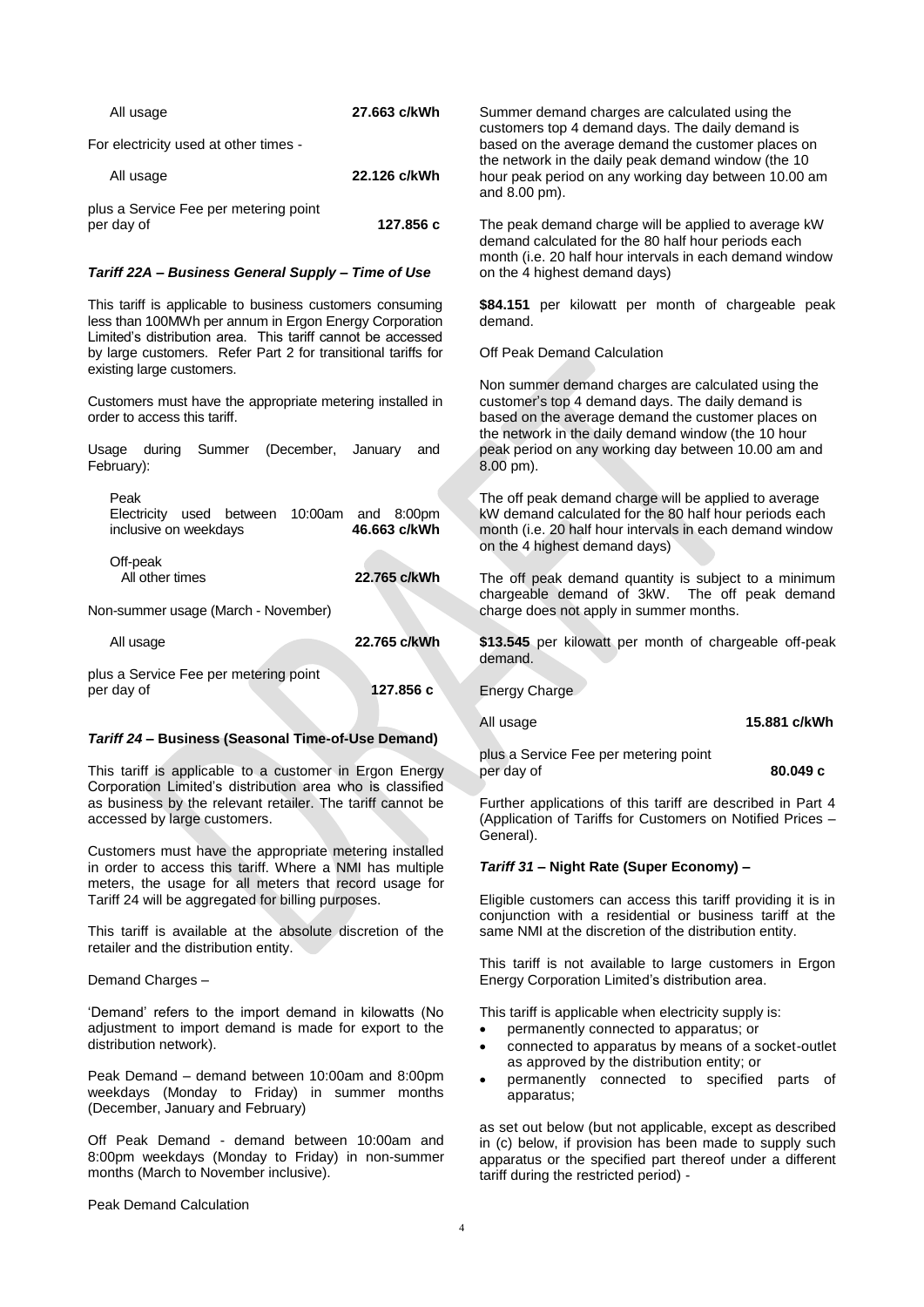(a) Electric storage water heaters with thermostatically controlled or continuously operating heating units and which comply with the construction and performance requirements of Australian Standard 1361 or 1056 or previous Standards superseded by these two Standards or similar electric water heaters which are approved for connection by the distribution entity.

Where the heating unit rating exceeds 1,800 watts, it shall not exceed 13.5 watts per litre of heat storage volume for heat exchange type water heaters or 15.5 watts per litre of rated hot water delivery for other storage type water heaters.

The following conditions shall apply to any booster heating unit fitted -

- (i) its rating shall not exceed that of the main heating unit;
- (ii) it shall be connected so as to prevent it being energised simultaneously with the main heating unit;
- (iii) electricity used by the booster heating unit shall be metered under and charged at the tariff applicable to general power usage at the premises concerned;
- (iv) it shall be located in accordance with the provisions of the above Standards.
- (b) Solar-heated water heaters. Where the electric heating unit rating exceeds 1,800 watts, it shall not exceed 13.5 watts per litre of storage tank capacity. If a circulating water pump is fitted to the system, continuous supply will be available to the pump, and electricity used shall be metered under and charged at the tariff applicable to general power usage at the premises concerned.
- (c) One-shot boost for solar-heated water heaters with electric heating units as described in (b) above. A current held changeover relay may be fitted to the water heater to deliver, at the customer's convenience, a 'one-shot boost' supply to the electric heating element at times when supply is not available under this Tariff 31 (generally between the hours of 7.00 am and 10.00 pm). Such supply is subject to thermostatically controlled switchoff. Electricity used during operation of the one-shot boost shall be metered under and charged at the tariff applicable to general power usage at the premises concerned. Supply and installation of a current held changeover relay, including the cost of same, is the responsibility of the customer.

(Reference in this Tariff Schedule to a 'booster heating unit' does not mean a current held changeover relay which is capable of delivering a 'one-shot boost'.)

- (d) Heat pump water heaters. Where the rated electrical input, as shown on the nameplate, exceeds 1,800 watts, it shall not exceed 13.5 watts per litre of storage tank capacity.
- (e) Heatbanks. Booster heating units are permitted in heatbanks in which the main element rating is

at least 2 kilowatts. The following conditions shall apply to any booster heating unit fitted –

- (i) its rating shall not exceed 70 percent of the rating of the main heating unit;
- (ii) it shall be connected so as to prevent it being energised simultaneously with the main heating unit;
- (iii) electricity used by the booster heating unit shall be metered under and charged at the tariff applicable to general power usage at the premises concerned.
- (f) Electric Vehicles, at the discretion of the distributor.
- (g) Loads other than water heaters and heatbanks, but is not applicable -
	- (i) to arc or resistance welding plant;
	- (ii) where the apparatus is duplicated in order that supply may be obtained on a different tariff for the same purpose during the restricted period.

The distribution entity will provide and install load control equipment. Charges may apply for distribution services associated with the load control equipment, where the costs of the requested service are not included in the distribution entity's network charges.

Supply will be available for a minimum of 8 hours per day, but the times when supply is available is subject to variation at the absolute discretion of the distribution entity. In general, this supply will be between the hours of 10.00 pm and 7.00 am.

All usage **13.865 c/kWh**

# *Tariff 33* **– Controlled Supply (Economy) –**

Eligible customers can access this tariff providing it is in conjunction with a residential or business tariff at the same NMI at the discretion of the distribution entity.

This tariff is not available to large customers or in conjunction with Tariff 24 in Ergon Energy Corporation Limited's distribution area.

This tariff is applicable when electricity supply is:

- (a) connected to apparatus (e.g. pool filtration system) by means of a socket-outlet as approved by the distribution entity; or
- (b) permanently connected to apparatus as set out below (but not applicable if provision has been made to supply such apparatus under a different tariff in the periods during which supply is not available under this tariff) –
	- (i) Electric storage water heaters with thermostatically controlled or continuously operating heating units and which comply with the construction and performance requirements of Australian Standard 1361 or 1056 or previous Standards superseded by these two Standards or similar electric water heaters which are approved for connection by the distribution entity.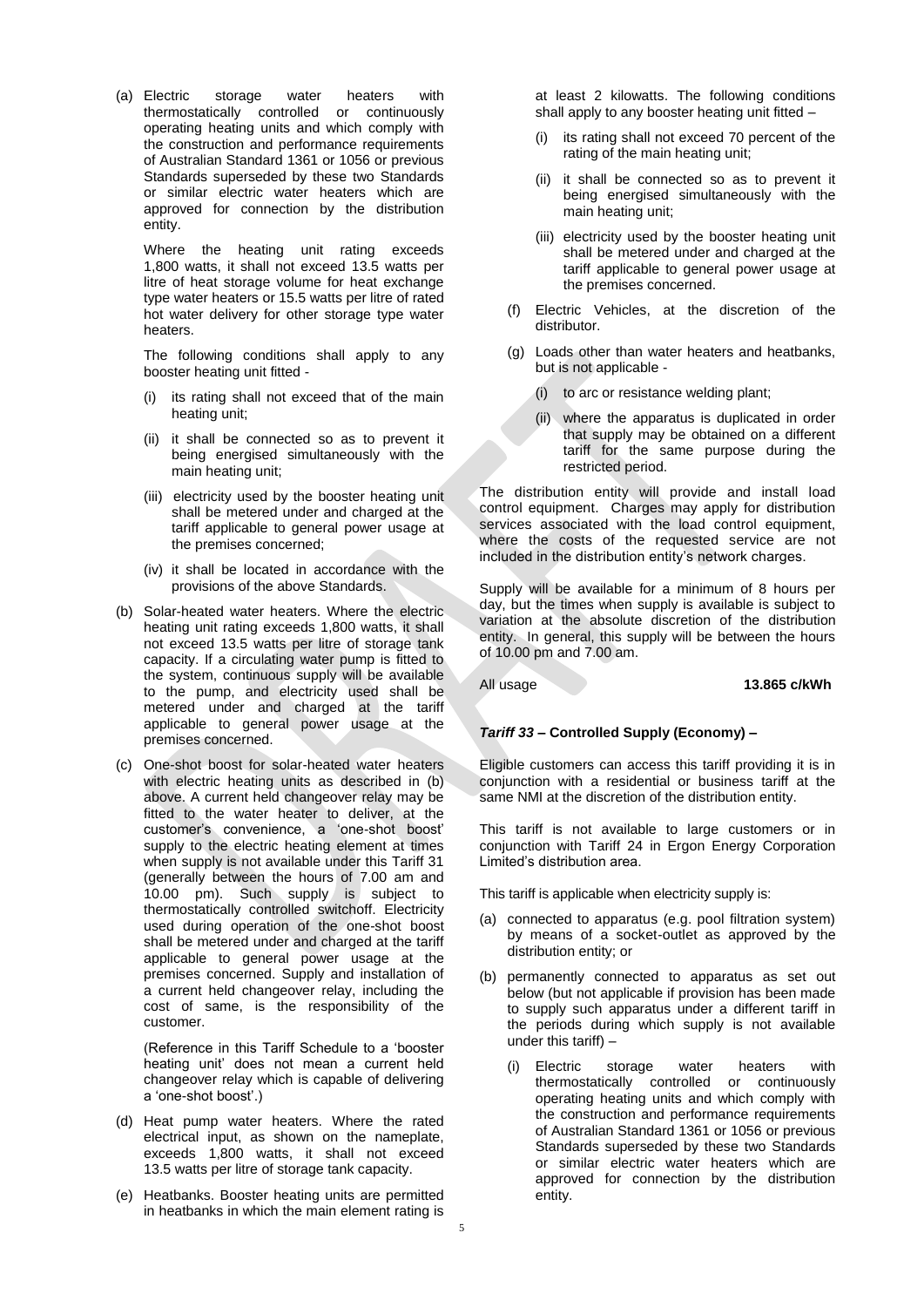Where the heating unit rating exceeds 1,800 watts, it shall not exceed 13.5 watts per litre of heat storage volume for heat exchange type water heaters or 15.5 watts per litre of rated hot water delivery for other storage type water heaters.

- (ii) Solar-heated water heaters. Where the electric heating unit rating exceeds 1,800 watts, it shall not exceed 13.5 watts per litre of storage tank capacity.
- (iii) Heat pump water heaters. Where the rated electrical input, as shown on the nameplate, exceeds 1,800 watts, it shall not exceed 13.5 watts per litre of storage tank capacity.
- (iv) Electric Vehicles, at the discretion of the distributor.
- (v) As a sole supply tariff at the absolute discretion of the distribution entity.
- (vi) Other individual loads in domestic installations, but is not applicable –
	- to arc or resistance welding plant;
	- where the apparatus is duplicated in order that supply may be obtained on a different tariff for the same purpose during the restricted period.

The distribution entity will provide and install load control equipment. Charges may apply for distribution services associated with the load control equipment, where the costs of the requested service are not included in the distribution entity's network charges.

Supply will be available for a minimum of 18 hours per day, but the times when supply is available is subject to variation at the absolute discretion of the distribution entity.

All usage **19.343 c/kWh**

*Tariff 41* **– Business Low Voltage General Supply (Demand) –**

This tariff cannot be accessed by large customers. Refer Part 2 for transitional tariffs for large customers.

# **Demand Charge –**

**\$27.720** per kilowatt per month of chargeable demand.

# **Energy Charge –**

| All usage | 13.014 c/kWh |
|-----------|--------------|
|-----------|--------------|

| plus a Service Fee per metering point |           |
|---------------------------------------|-----------|
| per day of                            | 610.961 c |

The chargeable demand in any month shall be the maximum demand recorded in that month.

'Demand' shall mean the average demand over a period of 30 minutes, as measured on the distribution entity's meters. .

Customers must have the appropriate metering installed in order to access this tariff.

# *Tariff 44 –* **Business Over 100MWh per annum (Demand Small)**

This tariff can be accessed by customers classified as SAC >100MWh per annum by the distribution entity. The tariff is based on the Ergon Energy Corporation Limited network tariff of Demand Small.

A Standard Asset Customer - Large (SAC - Large) is a customer in Ergon Energy Corporation Limited's distribution area whose annual energy usage generally exceeds 100MWh.

This tariff cannot be used in conjunction with any other tariff at that NMI.

**Demand Charge –**

**\$39.136** per kilowatt per month of chargeable demand.

**Energy Charge –**

All usage **12.056 c/kWh**

plus a Service Fee per metering point per day of **5,379.515 c**

The chargeable demand charge in any month will be the kW amount by which a customer's metered monthly maximum demand is greater than the demand threshold applicable to this tariff which is 30 kW.

Where the monthly metered maximum demand is less than the demand threshold, the chargeable demand is set to zero and no demand charge is payable for that month.

'Demand' shall mean the average demand in kilowatts over a period of 30 minutes, as measured on the meters at that NMI.

Customers must have the appropriate metering installed in order to access this tariff.

# *Tariff 45 –* **Business Over 100MWh per annum (Demand Medium)**

This tariff can be accessed by customers classified as SAC >100MWh per annum by the distribution entity. The tariff is based on the Ergon Energy Corporation Limited network tariff of Demand Medium.

A Standard Asset Customer - Large (SAC - Large) is a customer in Ergon Energy Corporation Limited's distribution area whose annual energy usage generally exceeds 100MWh.

This tariff cannot be used in conjunction with any other tariff at that NMI

# **Demand Charge –**

**\$32.059** per kilowatt per month of chargeable demand.

**Energy Charge –**

All usage **12.149 c/kWh**

plus a Service Fee per metering point per day of **16,806.610 c**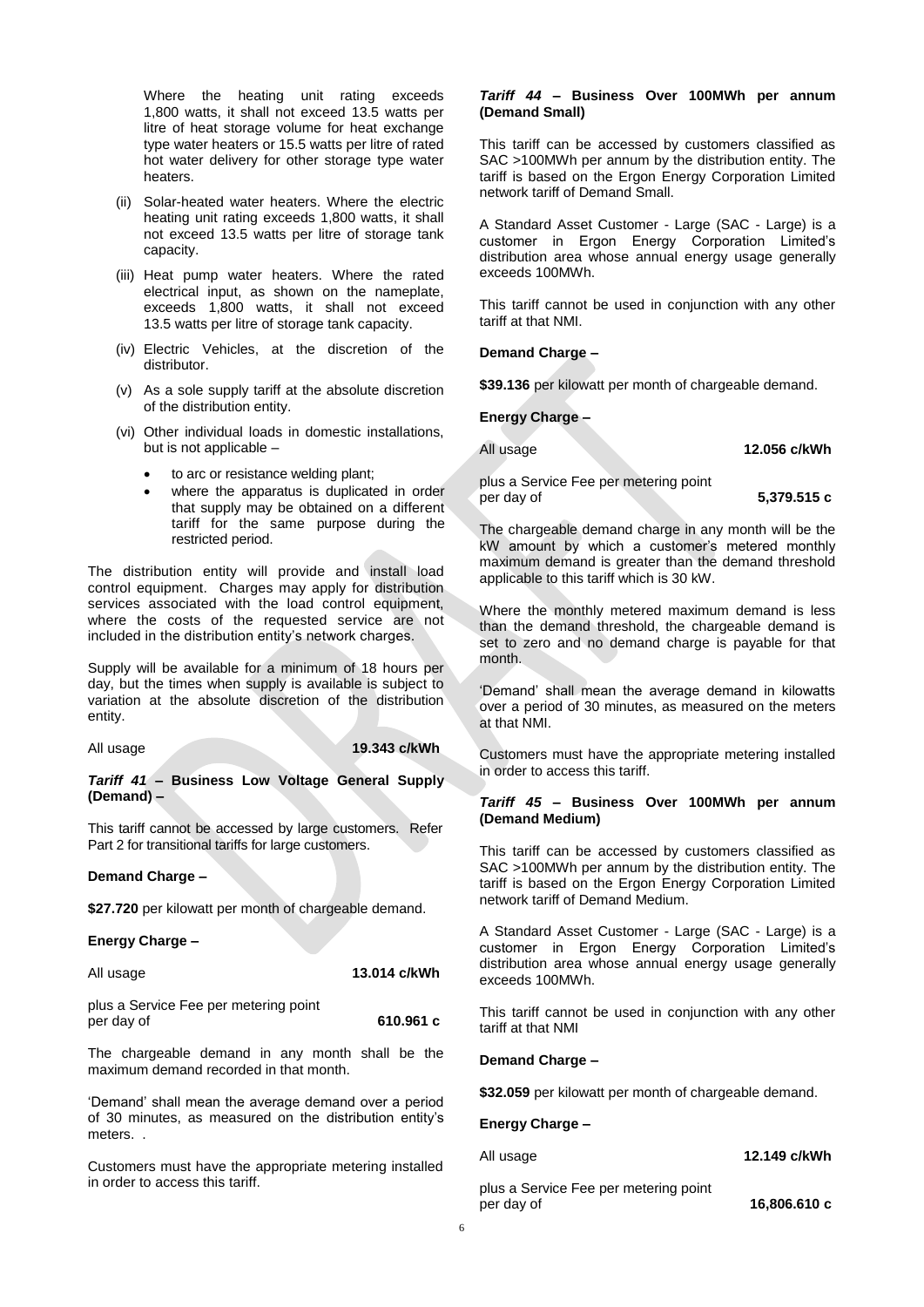The chargeable demand charge in any month will be the kW amount by which a customer's metered monthly maximum demand is greater than the demand threshold applicable to this tariff which is 120kW.

Where the monthly metered maximum demand is less than the demand threshold, the chargeable demand is set to zero and no demand charge is payable for that month.

'Demand' shall mean the average demand in kilowatts over a period of 30 minutes, as measured on the meters at that NMI.

Customers must have the appropriate metering installed in order to access this tariff.

# *Tariff 46 –* **Business Over 100MWh per annum (Demand Large)**

This tariff can be accessed by customers classified as SAC >100MWh per annum by the distribution entity. The tariff is based on the Ergon Energy Corporation Limited network tariff of Demand Large.

A Standard Asset Customer - Large (SAC - Large) is a customer in Ergon Energy Corporation Limited's distribution area whose annual energy usage generally exceeds 100MWh.

This tariff cannot be used in conjunction with any other tariff at that NMI

# **Demand Charge –**

\$29.117 per kilowatt per month of chargeable demand.

#### **Energy Charge –**

All usage **12.212 c/kWh**

plus a Service Fee per metering point per day of **45,094.039 c**

The chargeable demand charge in any month will be applied to the kW amount by which a customer's metered monthly maximum demand is greater than the demand threshold applicable to this tariff which is 400 kW.

Where the monthly metered maximum demand is less than the demand threshold, the chargeable demand is set to zero and no demand charge is payable for that month.

'Demand' shall mean the average demand in kilowatts over a period of 30 minutes, as measured on the meters at that NMI.

Customers must have the appropriate metering installed in order to access this tariff.

## **Tariff 47 – Business - High Voltage General Supply (Demand)**

This tariff can be accessed by customers classified as SAC >100MWh per annum by the distribution entity. The tariff is based on the Ergon Energy Corporation Limited network tariff of Demand High Voltage.

A Standard Asset Customer - Large (SAC - Large) is a customer in Ergon Energy Corporation Limited's distribution area whose annual energy usage generally exceeds 100MWh.

This tariff cannot be used in conjunction with any other tariff at that NMI.

This tariff cannot be accessed by large customers who are classified as Connection Asset Customers or Individually Calculated Customers by the distribution entity.

# **Demand Charge –**

**\$25.825** per kilowatt per month of chargeable demand.

**Energy Charge –**

All usage **11.590 c/kWh**

plus a Service Fee per metering point per day of **42,088.775 c**

The chargeable demand charge in any month will be applied to the kW amount by which a customer's metered monthly maximum demand is greater than the demand threshold applicable to this tariff which is 400 kW.

Where the monthly metered maximum demand is less than the demand threshold, the chargeable demand is set to zero and no demand charge is payable for that month.

'Demand' shall mean the average demand in kilowatts over a period of 30 minutes, as measured on the meters at that NMI.

Supply under this tariff will be at a standard high voltage, the level of which shall be prescribed by the distribution entity. Credits for high voltage supply are not applicable to this tariff.

Customers must have the appropriate metering installed in order to access this tariff.

# *Tariff 48* **– Business - General Supply (>4 Gigawatt Hours (GWh)) (Demand)**

This tariff can only be accessed by large customers who are classified as Connection Asset Customers or Individually Calculated Customers by the distribution entity. The tariff is based on the Ergon Energy Corporation Limited network tariff of Demand High Voltage.

A Connection Asset Customer is a large business customer in Ergon Energy Corporation Limited's distribution area whose annual energy usage generally exceeds 4GWh.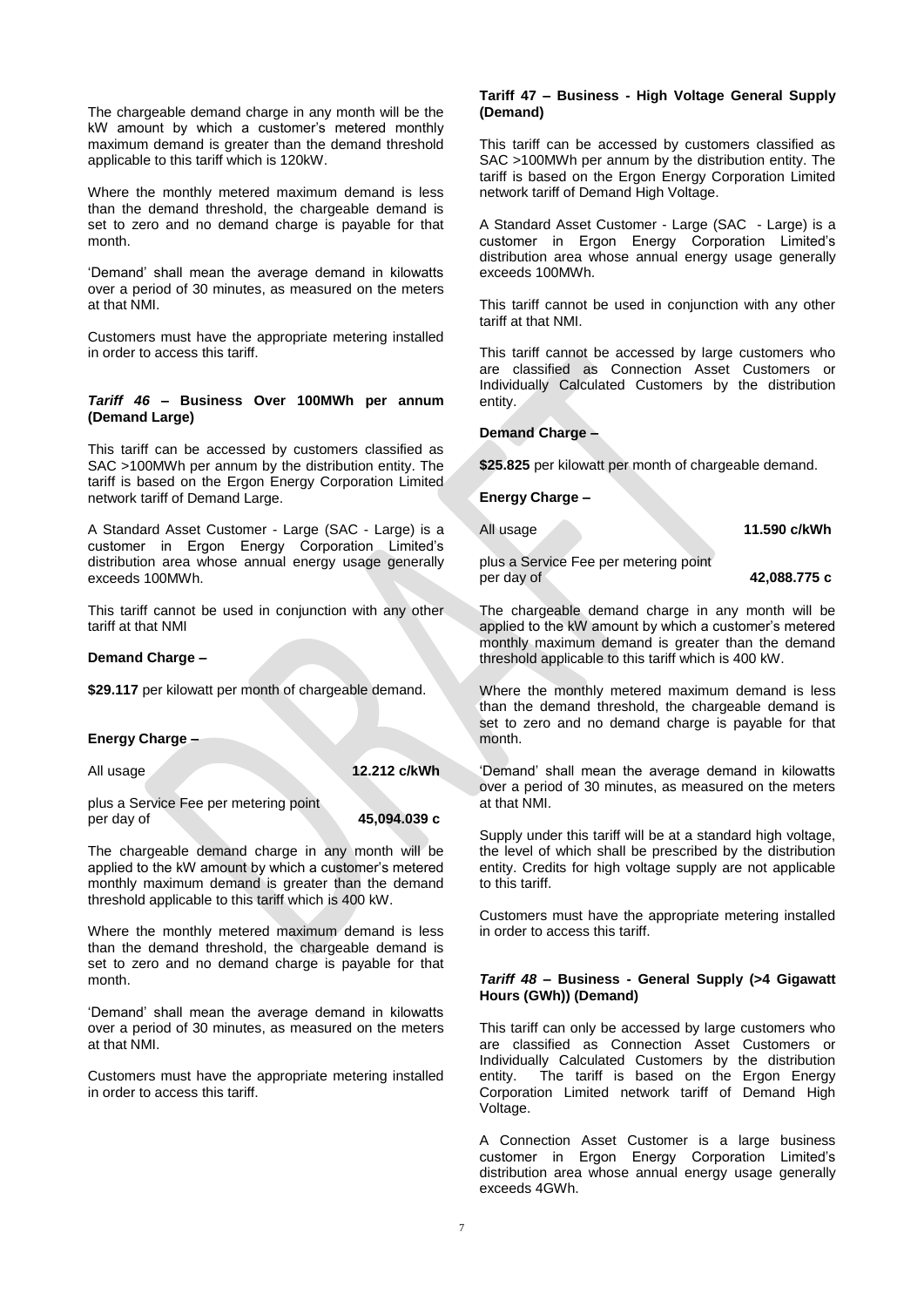An Individually Calculated Customer is a large business customer in Ergon Energy Corporation Limited's distribution area whose annual energy usage generally exceeds 40GWh.

This tariff cannot be used in conjunction with any other tariff at that NMI.

#### **Demand Charge –**

**\$25.825** per kilowatt per month of chargeable demand.

#### **Energy Charge –**

All usage **11.590 c/kWh**

plus a Service Fee per metering point per day of **42,527.289 c**

The chargeable demand charge in any month will be applied to the kW amount by which a customer's metered monthly maximum demand is greater than the demand threshold applicable to this tariff which is 400 kW.

Where the monthly metered maximum demand is less than the demand threshold, the chargeable demand is set to zero and no demand charge is payable for that month.

'Demand' shall mean the average demand in kilowatts over a period of 30 minutes, as measured on the meters at that NMI. Credits for high voltage supply are not applicable to this tariff.

Customers must have the appropriate metering installed in order to access this tariff.

# *Tariff 50 – Business - Seasonal Time of Use Demand (over 100MWh per annum)*

This tariff can be accessed by customers classified as SAC >100MWh per annum by the distribution entity. The tariff is based on the Ergon Energy Corporation Limited network tariff of Seasonal Time of Use Demand for SAC Large.

A SAC - Large customer is a customer in Ergon Energy Corporation Limited's distribution area whose annual energy usage generally exceeds 100MWh.

This tariff cannot be used in conjunction with any other tariff at that NMI.

Customers must have the appropriate metering installed in order to access this tariff.

The chargeable demand charge for peak and shoulder periods in any summer month (December, January or February) will be applied to the kW amount by which a customer's metered monthly maximum demand is greater than the demand threshold of 20 kW.

The chargeable demand charge for all other months (ie from March through to November) will be applied to the kW amount by which a customer's metered monthly maximum demand is greater than the demand threshold of 40 kW.

Where the monthly metered maximum demand is less than the demand threshold, the chargeable demand is set to zero and no demand charge is payable for that time period of that month.

'Demand' shall mean the average demand in kilowatts over a period of 30 minutes, as measured on the meters at that NMI.

#### **Demand Charges –**

Summer Demand (December, January and February) Weekdays 10:00am to 8:00pm

**\$61.353** per kilowatt per month of maximum metered demand exceeding 20 kilowatts**.**

Non-summer demand (March to November)

**\$14.801** per kilowatt per month of maximum metered demand exceeding 40 kilowatts.

#### **Energy Charge –**

All usage during summer months (December, January and February) **11.577 c/kWh**

All usage during non-summer months (March to November) **14.849 c/kWh**

plus a Service Fee per metering point per day of **4,524.329 c**

#### **Part 2**

# **TRANSITIONAL TARIFFS FOR NEW AND EXISTING CUSTOMERS**

The following tariffs are available as a transitional measure to assist new and existing customers in moving to standard business tariffs in the future. Transitional tariffs will be phased out no later than 30 June 2020.

# *Tariff 20 (Large)* **– Business General Supply (Transitional)**

This transitional tariff is available to large customers in Ergon Energy Corporation Limited's distribution area and will be phased out no later than 30 June 2020.

This tariff cannot be accessed by small customers.

| All usage |  |  |  |  |  | 34.416 c/kWh |  |  |
|-----------|--|--|--|--|--|--------------|--|--|
|           |  |  |  |  |  |              |  |  |

plus a Service Fee per metering point per day of **70.357 c**

# *Tariff 21* **– Business General Supply (Transitional)**

This transitional tariff will be phased out no later than 30 June 2020.

This tariff can only be accessed by a residential customer if it is in conjunction with a primary residential tariff at the same NMI.

This tariff shall not apply in conjunction with Tariff 20, 22, 22A, 24 or 62.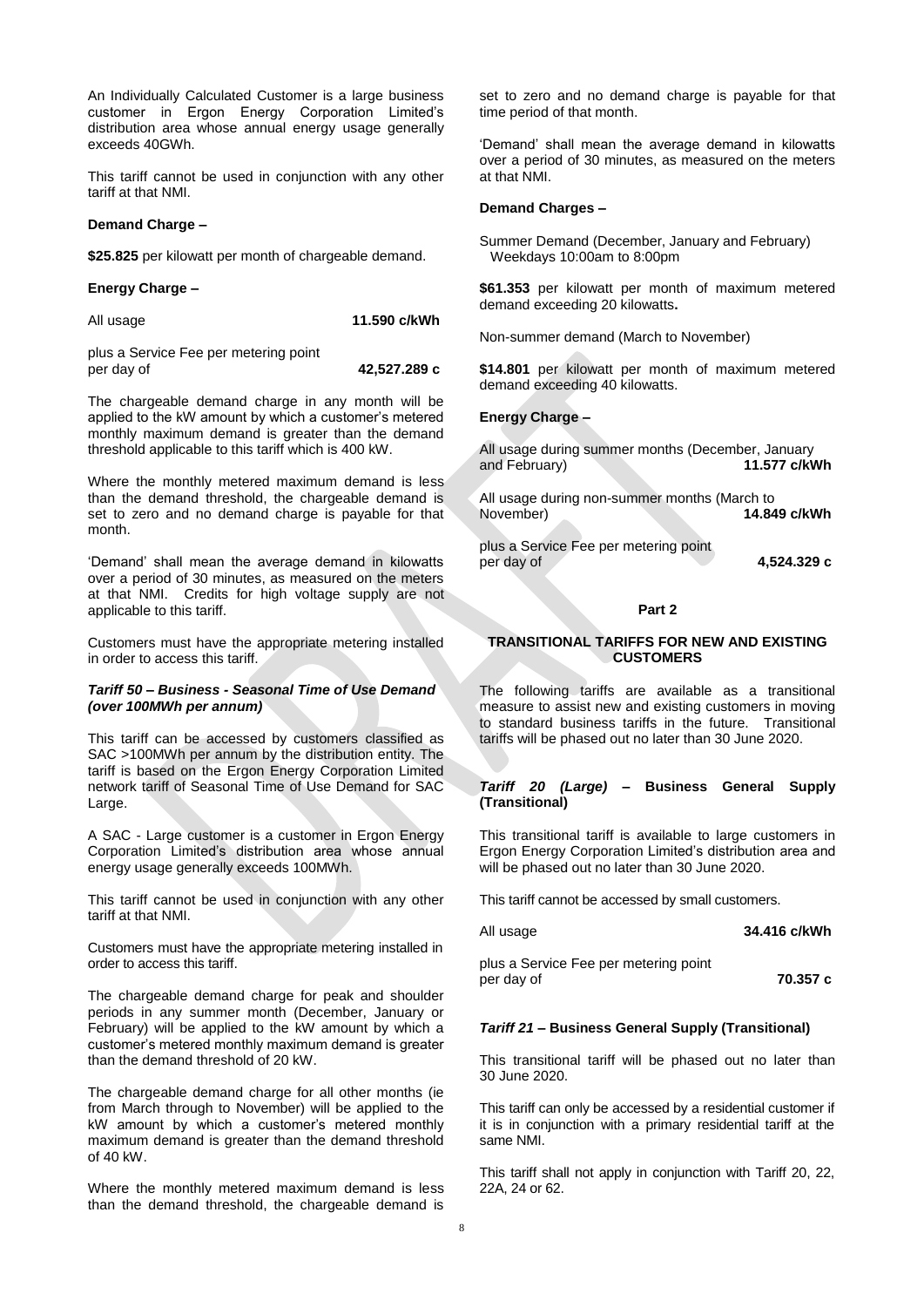| First 100 kilowatt hours per month  | 46.125 c/kWh |
|-------------------------------------|--------------|
| Next 9,900 kilowatt hours per month | 43.338 c/kWh |
| Remaining kilowatt hours per month  | 32.992 c/kWh |
| plus a Minimum Payment per day of   | 67.876 c     |

## *Tariff 22 - (Small and Large)* **– Business General Supply – Time-of-Use (Transitional)**

This transitional tariff will be phased out no later than 30 June 2020.

This tariff can only be accessed by a residential customer if it is in conjunction with a primary residential tariff at the same NMI.

Customers must have the appropriate metering installed in order to access this tariff.

For electricity used between the hours of 7.00 am and 9.00 pm, Monday to Friday inclusive -

All usage **45.606 c/kWh**

For electricity used at other times -

All usage **16.059 c/kWh**

plus a Service Fee per metering point per day of **169.092 c**

## *Tariff 37* **– Non-Domestic Heating – Time-of-Use (Obsolescent) –**

This tariff will be phased out no later than 30 June 2020. No new customers will be supplied under this tariff. It is available only to customers taking supply under Tariff 37 at 30 June 2007.

Applicable to permanently connected –

(a) Electric storage water heaters in non-domestic installations with thermostatically controlled or continuously operating heating units and which comply with the construction and performance requirements of Australian Standard 1361 or 1056 or previous Standards superseded by these two Standards or similar electric water heaters which are approved for connection by the distribution entity.

The heating unit rating shall not exceed 40.5 watts per litre of heat storage volume for heat exchange type water heaters or 46.5 watts per litre of rated hot water delivery for other storage type water heaters.

- (b) Apparatus for the production of steam.
- (c) Heating loads other than (a) and (b) above. The minimum total connected load under this section of this tariff is 4 kilowatts. Supplementary load that is permanently connected as an integral part of the installation may be supplied under this section provided that the aggregated rating of such supplementary load does not exceed 10 percent of the heating load.

| For electricity used between the<br>hours of 4.30 pm and 10.30 pm | 49.930 c/kWh |
|-------------------------------------------------------------------|--------------|
| For electricity used between the<br>hours of 10.30 pm and 4.30 pm | 19.963 c/kWh |

Minimum Payment per day of **28.032 c**

#### *Tariff 62* **- Farm - Time-of-Use (Transitional)**

This transitional tariff will be phased out no later than 30 June 2020.

This tariff can only be accessed by a residential customer if it is in conjunction with a primary residential tariff at the same NMI.

This tariff shall not apply in conjunction with Tariff 20, 21, 22 22A or 24 at the same NMI.

For electricity used between the hours of 7.00 am and 9.00 pm, Monday to Friday inclusive –

| First 10,000 kilowatt hours per month               | 43.470 c/kWh |
|-----------------------------------------------------|--------------|
| Remaining kilowatt hours                            | 36.761 c/kWh |
| For electricity used at other times -               |              |
| All usage                                           | 15.371 c/kWh |
| plus a Service Fee per metering point<br>per day of | 73.314 c     |

# *Tariff 65* **- Irrigation - Time-of-Use (Transitional)**

This transitional tariff will be phased out no later than 30 June 2020.

This tariff can only be accessed by a residential customer if it is in conjunction with a primary residential tariff at the same NMI.

For electricity used in a fixed 12 hour daily pricing period (as agreed between the retailer and the customer from the range 7.00 am to 7.00 pm; 7.30 am to 7.30 pm; or 8.00 am to 8.00 pm) Monday to Sunday inclusive -

| All usage                             | 34.676 c/kWh |
|---------------------------------------|--------------|
| For electricity used at other times - |              |

| All usage                             | 19.100 c/kWh |
|---------------------------------------|--------------|
| plus a Service Fee per metering point |              |

per day of **73.314 c**

No alteration to the selected daily pricing period shall be permitted until a period of twelve months has elapsed from the previous selection.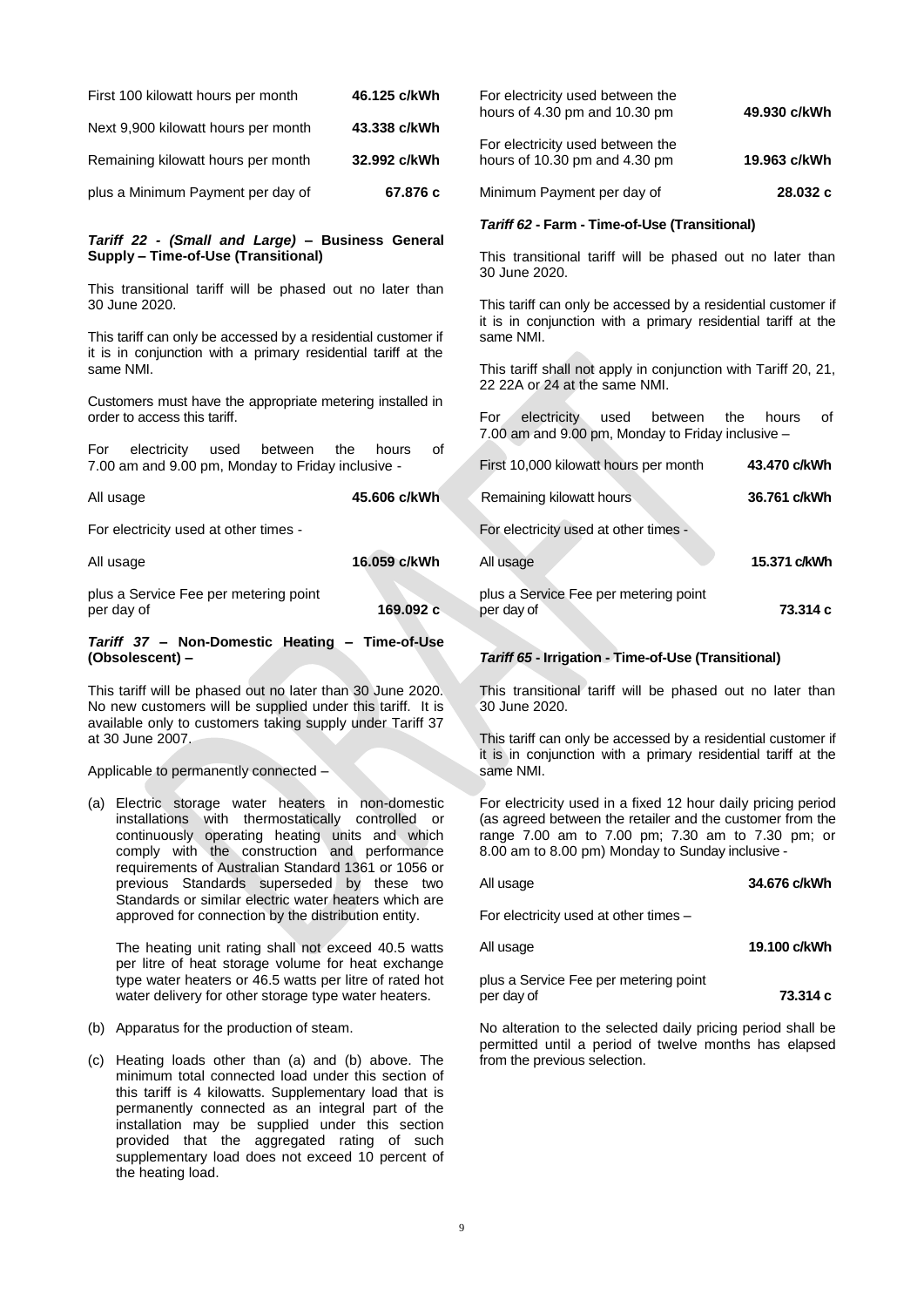#### *Tariff 66* **– Irrigation (Transitional)**

This transitional tariff will be phased out no later than 30 June 2020.

This tariff can only be accessed by a residential customer if it is in conjunction with a primary residential tariff at the same NMI.

**Annual Fixed Charge** (in respect of each point of supply) - per kilowatt of connected motor capacity used for irrigation pumping –

| First 7.5 kilowatts | \$35.249 per kW  |
|---------------------|------------------|
| Remaining kilowatts | \$105.982 per kW |
| $F_{\text{max}}$    |                  |

## **Energy Charge** –

All usage **18.175 c/kWh**

| plus a Service Fee per metering point |           |
|---------------------------------------|-----------|
| per day of                            | 161.582 с |

Minimum Annual Fixed Charge - As calculated for 7.5 kW (Note – 7.5 kW is equivalent to 10.05 h.p.)

Any customer taking supply under this tariff who requests a temporary disconnection will not be reconnected unless the outstanding balance of the Annual Fixed Charge for part of the year corresponding to the period of disconnection has been paid.

#### **Part 3**

#### **TARIFFS FOR UNMETERED SUPPLY INCLUDING STREET LIGHTS, TRAFFIC SIGNALS, WATCHMAN LIGHTING AND TEMPORARY SERVICES**

#### *Tariff 71 –* **Street Lights –**

Notified prices for Tariff 71, published in accordance with section 90 of the Electricity Act, will only apply in Ergon Energy Corporation Limited's distribution area.

Street lighting customers are as defined in Queensland legislative instruments, being State or local government agencies for street lighting loads.

Street lights are deemed to illuminate roads. In Queensland, there are two main types of roads, being:

- **Local government roads** roads for which a local government has control. These roads comprise land that is:
	- dedicated to public use as a road; or
	- developed for (or has as one of its main uses) the driving or riding of motor vehicles and is open to, or used by, the public; or
	- a footpath or bicycle path; or
	- a bridge, culvert, ford, tunnel or viaduct,

and excludes State-controlled roads and public thoroughfare easements; and

 **State-controlled roads** – roads that are declared under the *Transport Infrastructure Act 1994* (Qld) to be a State-controlled road, for which the relevant Minister for that Act has control (i.e. of the Department of Transport and Main Roads).

All usage will be determined in accordance with the metrology procedure issued by the Australian Energy Market Operator.

| All usage                   | 33.465 c/kWh |
|-----------------------------|--------------|
| plus a Service Fee per lamp |              |
| per day of                  | 0.630c       |

#### *Tariff 91* **- Other Unmetered Supply –**

Unmetered electricity supply is available to other small loads, as approved by the distribution entity

Unmetered Supply applies where:

- 1. the load pattern is predictable;
- 2. for the purposes of settlements, the load pattern (including load and on/off time) can be reasonably calculated by a relevant method set out in the metrology procedure; and
- 3. it would not be cost effective to meter the connection point taking into account:
	- (i) the small magnitude of the load;
	- (ii) the connection arrangements; and
	- (iii) the geographical and physical location.

Charges are based on usage determined by the distribution entity.

#### All usage **23.020 c/kWh**

Charges for installation, maintenance and removal of supply to an unmetered installation may apply in addition to the above charge for electricity supplied. These charges are unregulated.

# **Part 4**

## **APPLICATION OF TARIFFS FOR CUSTOMERS ON NOTIFIED PRICES – GENERAL**

Standard Contract Customers may choose to be charged on any of the tariffs that the retailer agrees are applicable to the customer's installation and provided that appropriate metering is in place.

Tariffs are applied to the electricity used at a connection point (as identified by a National Metering Identifier or NMI), as measured by the meter or meters at that connection point. The distribution entity is responsible for the establishment of connection points. Whilst customers have the ability to, at their expense if applicable, request additional meters at their connection point to enable particular tariff arrangements, the distribution entity will only create a new connection point where they have a legislative right or obligation to do so.

If there has been a material change of use at the customer's premises, such that the tariff on which the customer is being charged is no longer applicable, the retailer may require the customer to transfer to a tariff applicable to the changed use.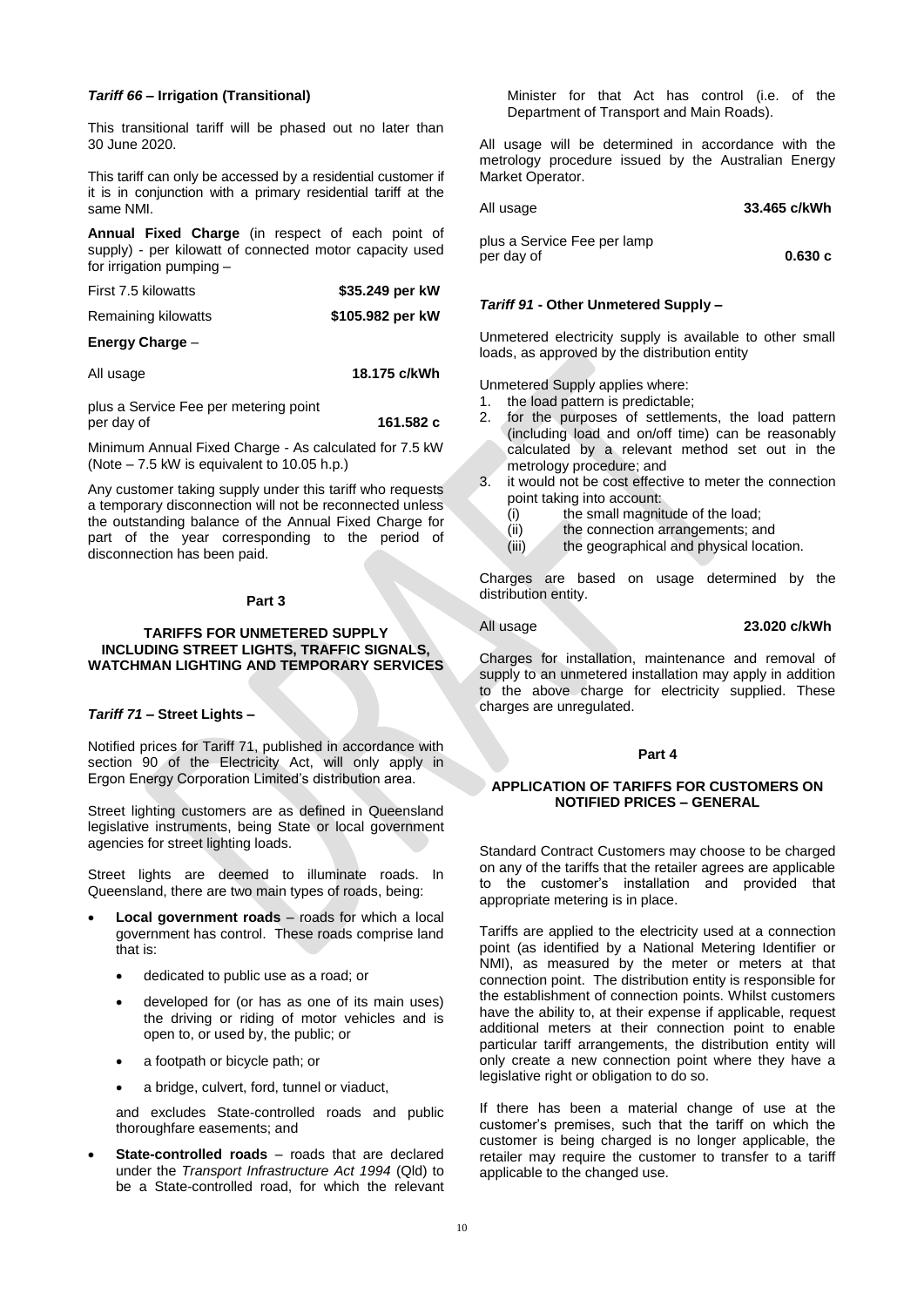If a change to the customer's meter is required to support the applicability of a tariff to a customer, the customer may request the retailer to arrange for the required meter to be installed at the customer's cost.

For all tariffs customers have the option, on application in writing or another form acceptable to the retailer, of changing to any other tariff that the retailer agrees is applicable to the customer's installation. Customers shall not be entitled to a further option of changing to another tariff until a period of twelve months has elapsed from a previous exercise of option. However, a retailer at the request of a customer may permit a change to another tariff within a period of twelve months if –

- (i) a tariff that was not previously in force is offered and such tariff is applicable to the customer's installation; or
- (ii) the change does not require a change to the customer's network tariff and the customer meets certain costs associated with changing to another tariff;

Customers previously supplied under tariffs which have now been discontinued or redesignated (whether by number, letter or name) in their distribution area will be supplied under other tariffs appropriate to their installations.

The date of effect of a tariff change will be:

- for customers previously supplied under tariffs which have now been discontinued or redesignated (whether by number, letter or name) - the date the tariff is discontinued or redesignated; or
- the date of the last meter read (provided it is an actual meter read, not an estimated meter read); or
- if field work is required to support the change in tariff (e.g. a new meter is required to be installed), the date the field work is completed.

# **Billing information for application of monthly or annually based charges**

The monthly or annual charges shall be calculated pro rata having regard to the number of days in the billing cycle that supply was connected (days) and one-twelfth of 365.25 days (to allow for leap years). That is:

- $Pa = \frac{P \times 12}{P \times 12}$  x days, for monthly charges 365.25
- $Pa =$   $P1$  x days, for annual charges  $365.25$
- Where Pa is the amount to be billed
	- $P$  is the monthly charge<br>P1 is the annual charge
	- P1 is the annual charge<br>davs is the number of c
	- is the number of days in the billing cycle that supply was connected

# **Supply Voltage**

# **(a) Low Voltage**

Except where otherwise stated, the tariffs in Parts 1 and 2 will apply to supply taken at low voltage (480/240 volts or 415/240 volts, 50 Hertz A.C., as required by the distribution entity).

# **(b) High Voltage**

# **(i) Customer plant requirements**

By agreement between the customer and the distribution entity, supply may be given and metered at a standard high voltage, the level of which shall be prescribed by the distribution entity.

Where high voltage supply is given, a customer shall supply and maintain all equipment including transformers and high voltage automatic circuit breakers but excepting meters and control apparatus beyond the customer's terminals.

# **(ii) Credits where L.V. tariff is metered at H.V.**

Where supply is given in accordance with (i) above and metered at high voltage then, except in cases where high voltage tariffs are determined or provided by agreement to meet special circumstances, the tariffs applied will be those pertaining to supply at low voltage ("the relevant tariff"), EXCEPT THAT, after billing the energy and demand components of the tariff, a credit will be allowed  $of -$ 

- 5 percent of the calculated tariff charge where supply is given at voltages of 11kV to 33 kV; and
- 8 percent of the calculated tariff charge where supply is given at voltages of 66 kV and above,

(provided that the calculated tariff charge after application of the credit must not be less than the Minimum Payment or other minimum charge calculated by applying the provisions of the relevant tariff.)

# **Card-operated Meters in Remote Communities**

If a customer is an excluded customer (as defined in section 23 of the Electricity Act), the distribution entity may at its absolute discretion agree with:

- (a) the relevant local government authority on behalf of the customer; and
- (b) the customer's retailer, that the electricity used by the customer is to be measured and charged by means of a card-operated meter.

If, immediately prior to 1 July 2007, electricity being used by a customer at premises is being measured and charged by means of a card-operated meter, the electricity used at the premises may continue to be measured or charged by means of a card-operated meter.

The methodology for applying the appropriate tariffs to customers subject to card-operated meters is as follows:

- (a) If electricity supplied to a residential customer is measured and charged by means of a card-operated meter:
	- (i) for Tariff 11 (Residential Lighting, Power and Continuous Water Heating), all usage shall be charged at the 'All usage' rate (**23.911 cents/kWh**), plus a Service Fee of **89.549 cents** per day shall apply;
	- (ii) for Tariff 31 (Night Rate Super Economy), all usage shall be charged at the 'All usage' rate (**13.865 cents/kWh**); and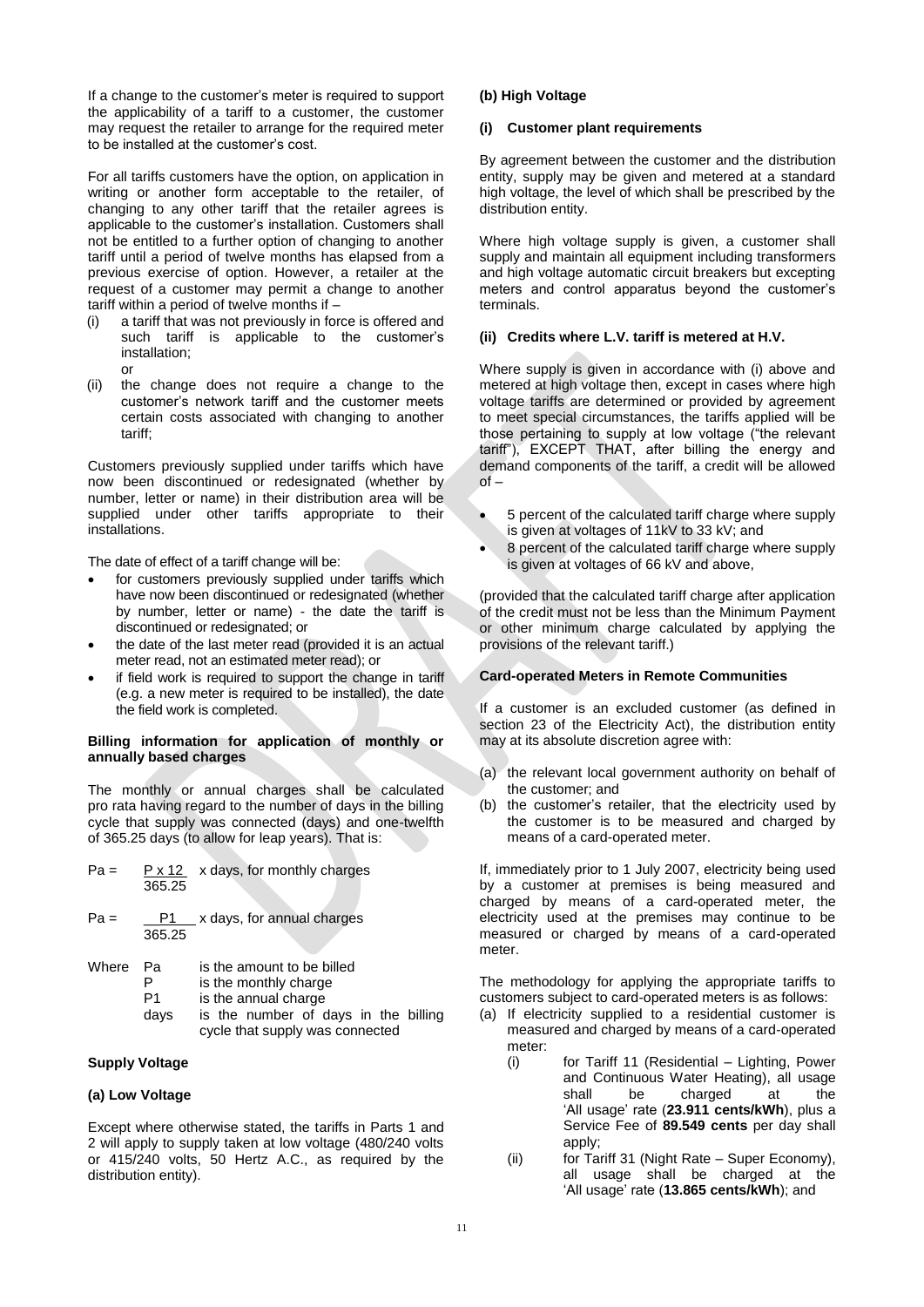- (iii) for Tariff 33 (Controlled Supply Economy), all usage shall be charged at the 'All usage' rate (**19.343 cents/kWh**).
- (b) If electricity supplied to a business customer is measured and charged by means of a card operated meter, all usage shall be charged at the 'All usage' rate under Tariff 20 (General Supply) (**25.424 cents/kWh**), plus a Service Fee of **127.856 cents** per day shall apply.

# **Other Retail Fees and Charges**

A retailer may charge its Standard Contract Customers the following:

- (a) if, at a customer's request, the retailer provides historical billing data which is more than two years old – a maximum of **\$30**;
- (b) retailer's administration fee for a dishonoured payment – a maximum of **\$15**; and
- (c) financial institution fee for a dishonoured payment no more than the **fee incurred** by the retailer.

#### **Part 5**

## **CONCESSIONAL APPLICATIONS OF TARIFFS 11, 12A and 14 (RESIDENTIAL)**

**In Ergon Energy Corporation Limited's distribution area Tariffs 11, Tariff 12A and Tariff 14 are available to customers where they satisfy the criteria set out in any one of A, B or C, below:**

**A. Those separately metered installations where all electricity used is used in connection with the provision of a Meals on Wheels service or for the preparation and serving of meals to the needy and for no other purpose.**

## **B. Charitable residential institutions which comply with all the following requirements—**

- (a) Domestic Residential in Nature. The total installation, or that part supplied and separately metered, must be domestic residential (i.e. it must include the electricity usage of the cooking, eating, sleeping and bathing areas which are associated with the residential usage). Medical facilities, e.g. an infirmary, which are part of the complex may be included as part of the total installation; and
- (b) Charitable and Non-Profit. The organisation must be:
	- (i) a deductible gift recipient under section 30-227(2) of the *Income Tax Assessment Act 1997* to which donations of \$2.00 and upwards are tax deductible; and
	- (ii) a non-profit organisation that:
		- A. imposes no scheduled charge on the residents for the services or accommodation that is provided (i.e. organisations that provide emergency accommodation facilities for the needy); or
		- B. if scheduled charges are made for the services or accommodation provided, then all residents must be pensioners or, if not pensioners, persons eligible for subsidised care under the *Aged Care Act 1997* or the *National Health Act 1953*.

#### **C**. **Organisations providing support and crisis accommodation which comply with the following requirements—**

The organisation must:

- (a) meet the eligibility criteria of the Specialist Homelessness Services (formerly known as Supported Accommodation Assistance Program) administered by the State Department of Housing and Public Works and is therefore eligible to be considered for funding under this program. (Funding provided to organisations under the Specialist Homelessness Services is subject to Part 3, Sections 10 to 13 inclusive, of the *Family Services Act 1987*); and
- (b) be a deductible gift recipient under section 30-227(2) of the *Income Tax Assessment Act 1997* to which donations of \$2.00 and upwards are tax deductible.

#### **Part 6**

#### **RELIEF FROM ELECTRICITY CHARGES WHERE DROUGHT DECLARATION IN FORCE**

#### **Customers of Ergon Energy Queensland Pty Ltd**

A Standard Contract Customer of Ergon Energy Queensland Pty Ltd who is a farmer in a drought declared area or whose property is individually drought declared under Queensland Government administrative processes may be eligible for one or more of the following forms of relief from electricity charges:

# **(A) Waiving of Fixed Charge Components of Electricity Charges**

If a customer of Ergon Energy Queensland Pty Ltd who is a farmer in a drought declared area or whose property is individually drought declared, does not have access to, or has severely restricted access to, farm or irrigation water, the fixed components of the customer's electricity charges shall be waived. These fixed charge components include annual fixed charges under Tariff 66, service fees, and minimum payments, but exclude minimum demand charges.

Provided the drought declaration remains operative, the waiver applies to all eligible fixed charges applicable to any account being used for pumping water for farm or irrigation purposes. The waiver shall continue to apply until the drought declaration is revoked.

# **(B) Deferral of Payment**

If a customer of Ergon Energy Queensland Pty Ltd who is a farmer in a drought declared area or whose property is individually drought declared cites financial difficulties as a result of the drought, the customer is entitled to defer payment of the customer's electricity accounts relating to farm usage.

Ergon Energy Queensland Pty Ltd may charge interest on deferred accounts. However, the rate of any interest charged must not be more than the Bank Bill reference